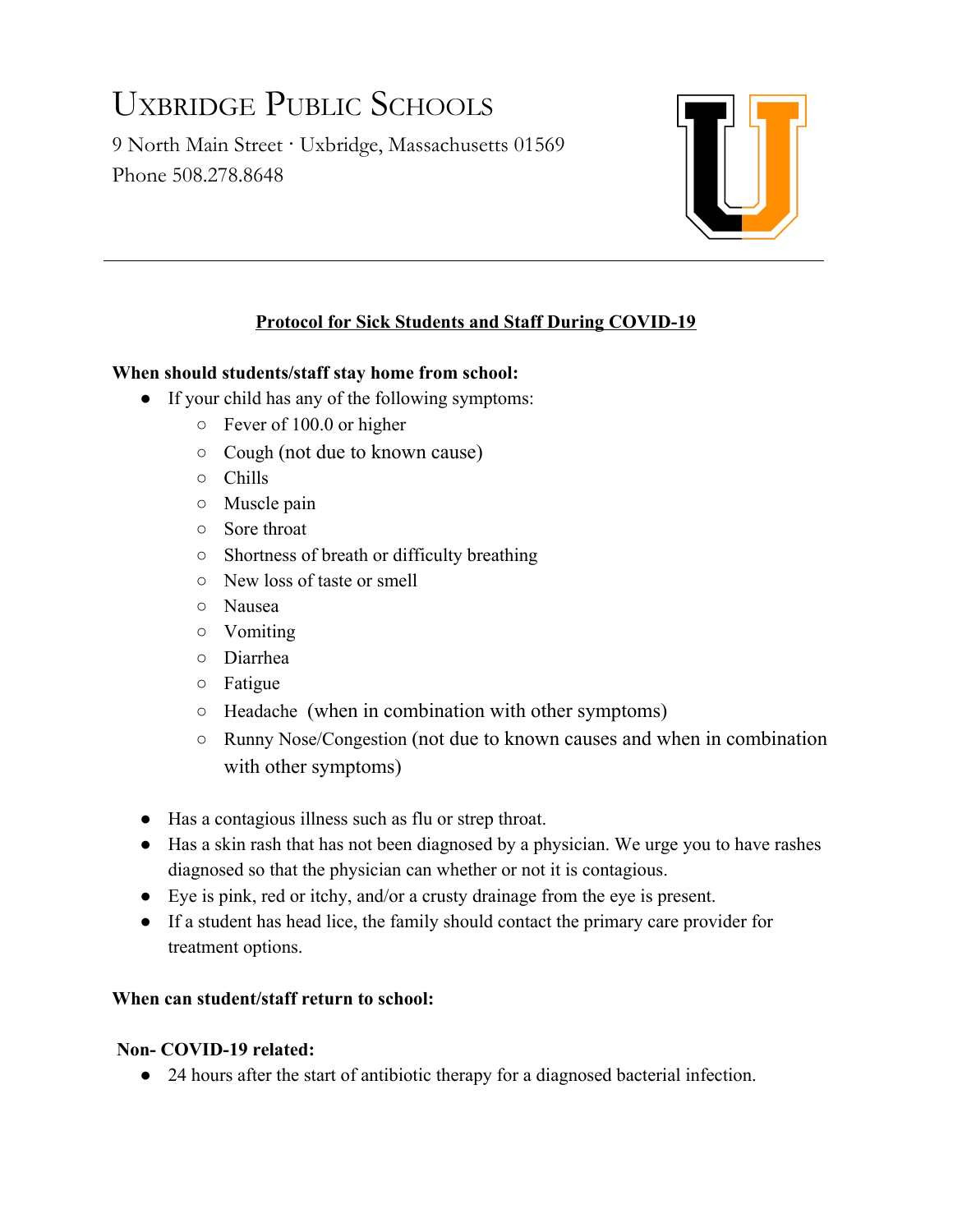- 24 hours without vomiting or diarrhea if determined to be non-COVID-19 related, with note from doctor.
- In accordance with school policy, students who have head lice may return to school after treatment has been completed.

## **COVID-19 related:**

- If your child has symptoms of COVID-19 he/she can return to school when these three things have happened:
	- Tested negative for COVID-19 (Must be documented PCR test)
	- Have improvement in symptoms
	- $\circ$  Your child has had no fever for at least 24 hours (without the use of medicine that reduces fever.)

## **If a provider makes an alternative diagnosis for the COVID-19-like symptoms, the individual may return to school based on the recommendations for that alternative diagnosis (for example, influenza or strep)**

- If a student presents with COVID-19-like symptoms and chooses not to be tested, they may return to school 10 days from the start of symptoms, as long as their symptoms have improved and they have been without fever for at least 24 hours prior to their return to school without the use of fever reducing medication.
- If your child had a positive COVID-19 test he/she can return to school after these two things have happened:
	- $\circ$  Your child has had no fever for at least 24 hours (that is two full days) of no fever without the use of medicine that reduces fever and symptoms have improved (ie. no cough or shortness of breath).
	- Will need a note from your child's doctor or the local health department for approval to return to school.
- If your child DID NOT have COVID-19 symptoms, but tested positive your child can return to school when:
	- At least 10 days have passed since the date of the positive test.
	- They continue to have no symptoms since the test.
	- Will need a note from your child's doctor or the local health department for approval to return to school.
- Close Contacts